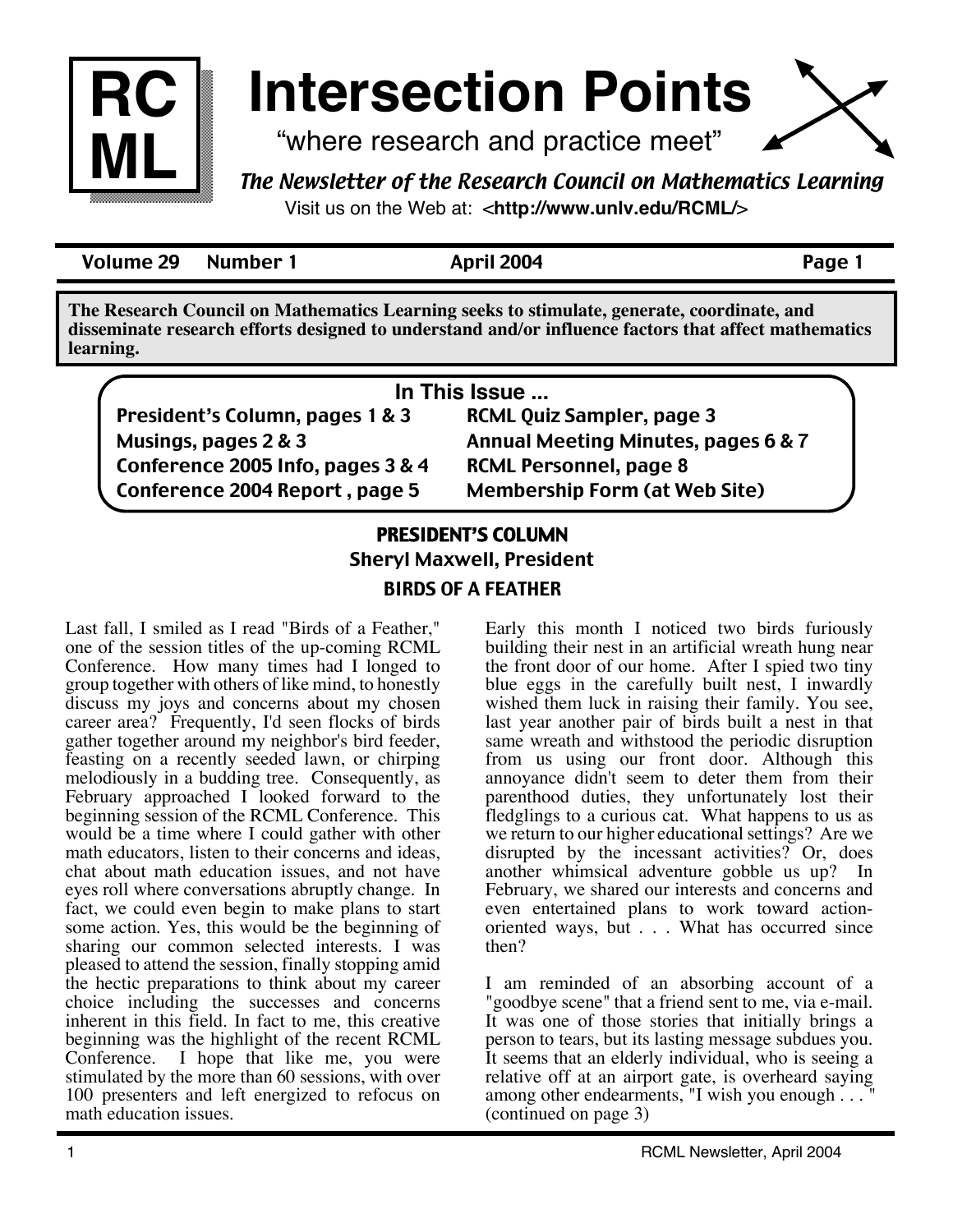

From March 22 to 24, 2004, I attended the 9th TechEd conference in Ontario, California. It was a very educational experience, and I believe it is well worth sharing, especially as many of the sessions gave perspectives on the needs of the Y generation (those born after 1979, according to one of the speakers). Among the featured speakers were Dr. Ariella Lehrer, (President & CEO of Legacy Interactive), William Raduchel, (former Chief Technology Officer, AOL/Times Warner), and Dr. Jennifer James (Urban Cultural Anthropologist).

Dr. Lehrer's talk was entitled, "The 'Just Do It' Generation." She provided some thought provoking statistics: 90% of kids aged 5 to 17 play video games; and video games generated more money than movies at the box office this year. She went on to ask whether teachers are aware of these children's experiences, whether these experiences change the way they process information, and, if so, are they less able to reflect, use their imagination, or pay attention in class? Finally, what can educators do about this group of students, so different from the students of their (the educators') own time—what sort of education, and delivery mechanism seem to be called for?

Mr. Raduchel talked about "Technology and Education in the Next Decade." He emphasized the need for more software engineers, and that the United States is having great difficulty in getting such professionals. He stated that both India and China have seen a tremendous growth in such professionals, both in terms of quality, and quantity. He felt that the burgeoning technology in these countries could adversely affect the economy of the United States, if education does not pay heed to the changing needs of our society and economy, and that educators need to

encourage students to study mathematics, science, and technology.

Dr. James gave an overview of cultural intelligence, and how a lack of cultural intelligence can become a tremendous hurdle to progress. She gave examples of how humans have changed their belief systems over the years (e.g. woman could vote, Blacks should be given the same rights as Whites, equal pay for both genders, Americans with Disabilities Act, etc). She believed that holding on to certain beliefs (such as the way children should be taught, the way research should be conducted, etc) would prove unproductive at best, and harmful, at worst. She believed that with easy global accessibility, information, and knowledge would be shared, and lead to a more democratic world, with little possibility of leaders trying to keep people subservient or ignorant.

She also believed that the Y generation has an entirely different set of perspectives, and values, and that educators would do well not to ignore these. As an example, many of today's students are capable of multitasking (e. g. watching TV, listening to music over their headphones, and doing their homework, simultaneously); want frequent, and usually almost immediate, feedback (similar to their experience in playing video games); like tasks that are broken up into small chunks; and seldom need to refer to manuals for operating on new technological devices, preferring to "problem-solve" to master the workings of the device.

Many advances in technology were also shared at this conference. For example, there is a wide range of technology available to enhance teaching and learning. Among these are: interactive PowerPoint; technology that can be used in lecture halls of 200 to 300 students, to promote active learning, immediate feedback to the instructor on what has been understood or not; technology that captures the instructor's notes on the board (as the instructor writes them) so that each student has a set of these notes, without their having to copy the notes, enabling students to listen closely to lectures, without fear of having lost some of the lecture notes, and being able to play back the sequence of notes (e. g. if a cube were drawn, the technology will help see the sequence of lines that were drawn, which line was first, which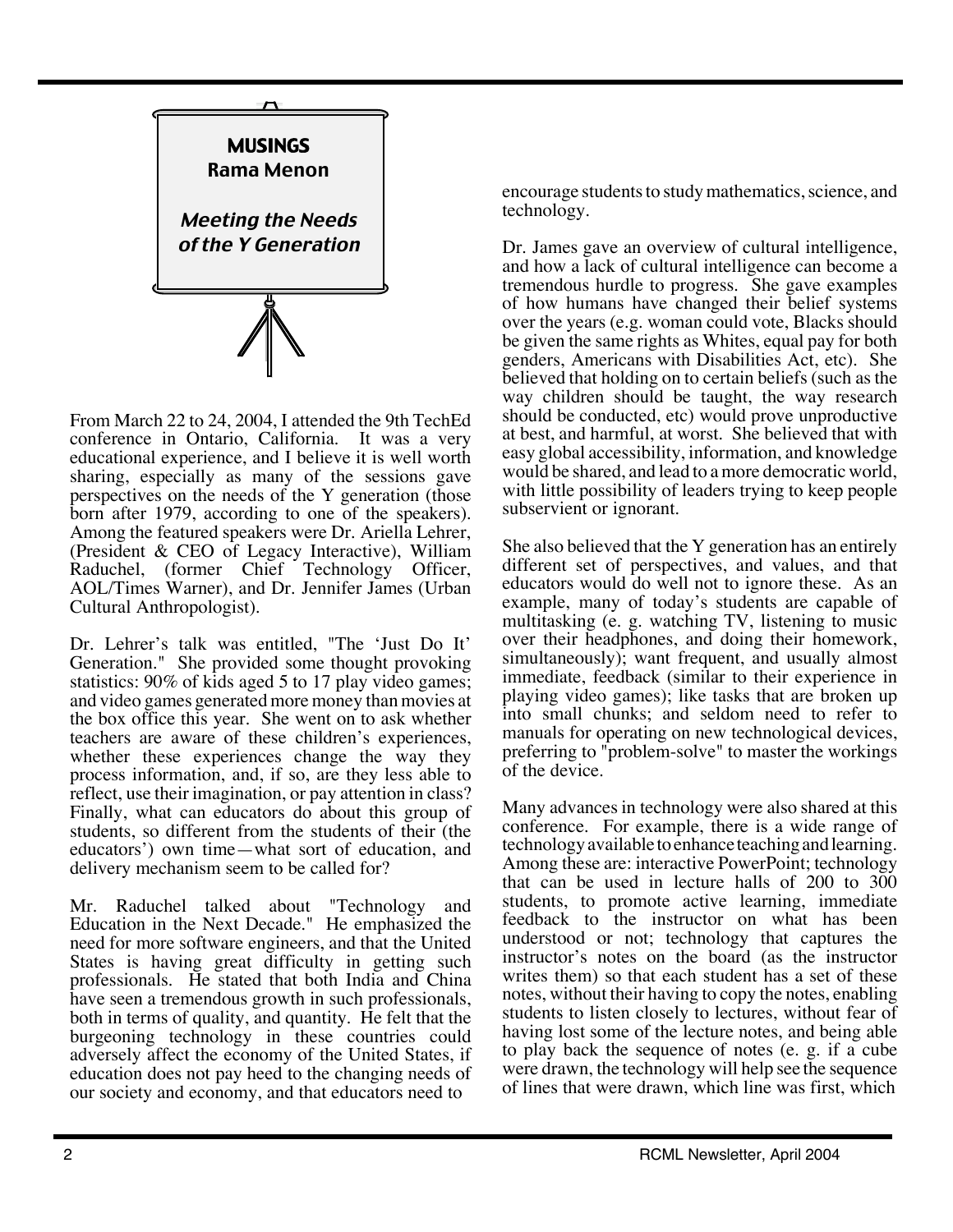## **See You in Little Rock 'Musings,' continued**

Carolyn Pinchback

Make plans now to attend the 2005 RCML Annual Conference in Little Rock, Arkansas, on 24-26 February. The Little Rock/ North Little Rock Metropolitan area is home to Arkansas' state capital, the William Jefferson Clinton Presidential Library (will be open by the conference date), the Heifer Project, Quapaw Quarters Historic Area and many other areas of interest. This area is easily accessible by air. Several airlines service the Little Rock National Airport, including American, Southwest, Delta, Northwest, Continental and US Air. Arkansas is a sunbelt state. The temperatures in Little Rock range from the 30's to the 50's during February. A Speaker Proposal Form is included in this newsletter. Additional information can be found at the RCML Web site. We hope to see YOU in Little Rock next February!

### **RCML Quiz Sampler**

Those who attended the RCML conference in Oklahoma City were treated to Bill Speer's "quiz" of our knowledge of the organization. A prize was offered to the person who could answer the highest number of questions correctly. Here are a couple of questions from the "quiz", along with their answers!

Why was the first RCDPM meeting labeled as the "Fourth?" THE FIRST THREE MEETINGS WERE NATIONAL CONFERENCES ON REMEDIAL MATHEMATICS AT KENT STATE WHICH LED TO THE FORMATION OF RCDPM AT COLLEGE PARK, MARYLAND IN1977.

Who was the 1st president of RCDPM? JIM HEDDENS

Who was the first female president of RCML/RCDPM? MARTY HOPKINS

Who was the first RCDPM Vice President for Research? TOM ROMBERG

Who gave the first John Wilson Memorial Lecture? When? Where? VINCENT GLENNON; 1980; Vancouver, B.C.;

Which state has hosted the most RCML/RCDPM conferences? TX 4 (and OHIO 4, if you count the first three National Conferences at Kent)

second, and so on); software that can read aloud a set of word-processed notes *ala* Karaoke, and so on. In addition to the tremendous variety of superb speakers, there were presentations by vendors (many in the form of hands-on labs and workshops), showing how their products could help educators.

What was being emphasized throughout the conference was that the  $\tilde{Y}$  generation students have different needs and skills, and that technology is an integral part of their lives. Therefore, we, as educators, need to be not only cognizant of these students' experiences, perspectives, needs, and skills, but be able to harness these, using whatever means we have at our disposal, especially the new technologies that seem to facilitate the teaching and learning of the Y generation. Finally, I would urge you to try and attend the 10th EdTech International Conference & Exposition, most probably to be held 2-4 May 2005, also in Ontario, California.

### **'President's Message' continued**

The bystander questions the woman as to the meaning of this phrase and learns of its importance. Here is a restated and modified "math educationese" version.

I wish you enough sun shining through your classroom and/or office window to keep your attitude toward teaching and researching bright. I wish you enough rainy days of disappointment to appreciate those sunny days more. I wish you enough joy in teaching and researching math topics to keep your spirit alive. I wish you enough pain of disappointment so that the smallest joys in life appear much bigger. I wish you enough gain in achieving your teaching and learning goals to satisfy your wanting. I wish you enough loss to appreciate all that you possess. I wish you enough hellos to get you through the final good-bye. So, my Spring 2004 aspiration to you from the RCML President's Corner is Friends and colleagues "I wish you enough . . . "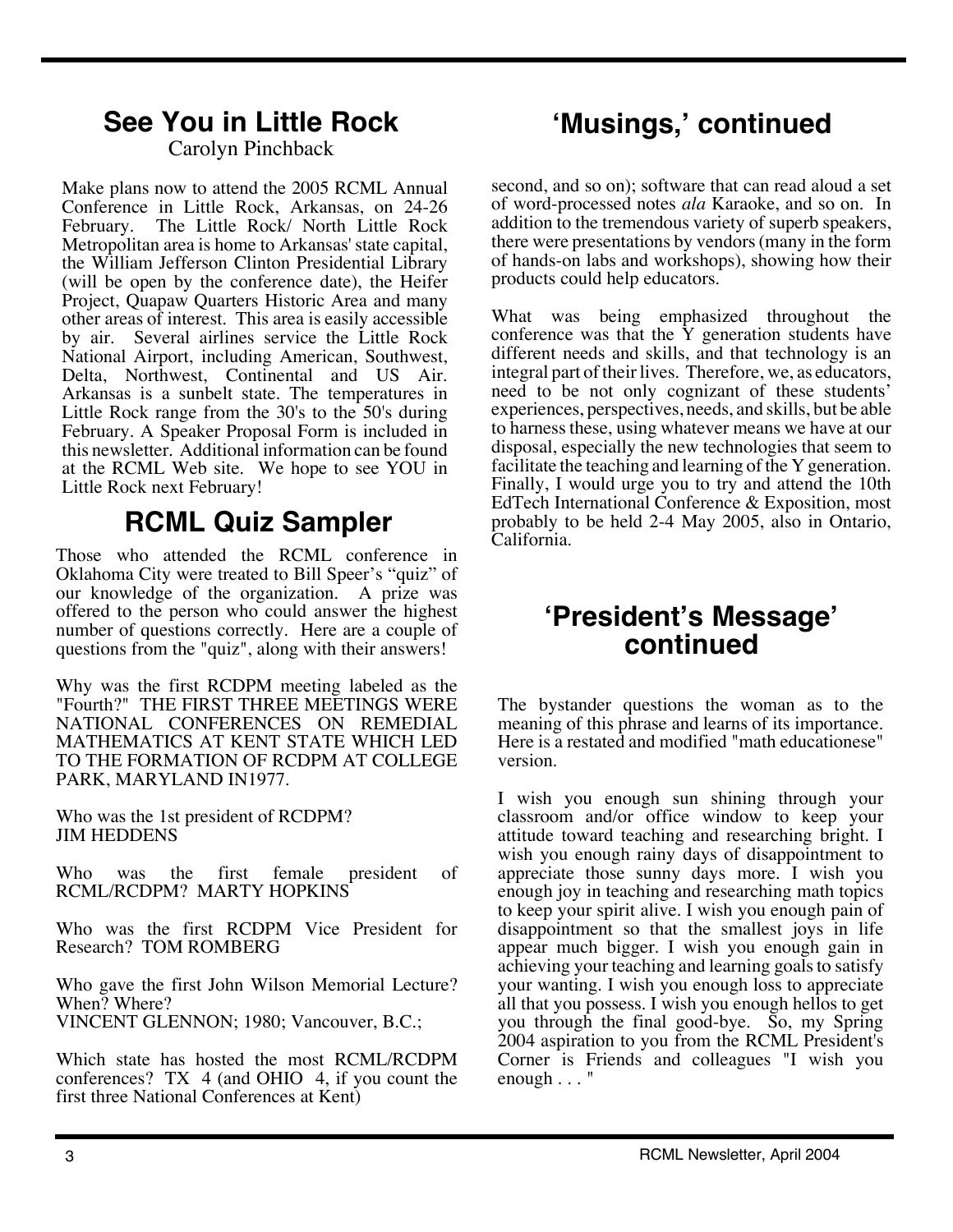### **Presenter's Proposal Form RCML 32nd Annual Conference Little Rock, AK 24-26 February 2005**

Proposal deadline: June 24, 2004

#### Please mail, fax or e-mail the completed proposal form to:

Linda Griffith Arkansas Center for Mathematics and Science Education University of Central Arkansas 201 Donaghey Ave., Main 212, Box 5103 Conway, Arkansas 72035 Fax : (501) 450-5009 E-mail: lindag@uca.edu

#### Name(s):

Current Positions or Title:

Preferred Mailing Address:

City, State, Zip Code:

Preferred Telephone Number: E-Mail:

Preferred length of session:

Topic Area:

Proposed Title:

Presentation Abstract: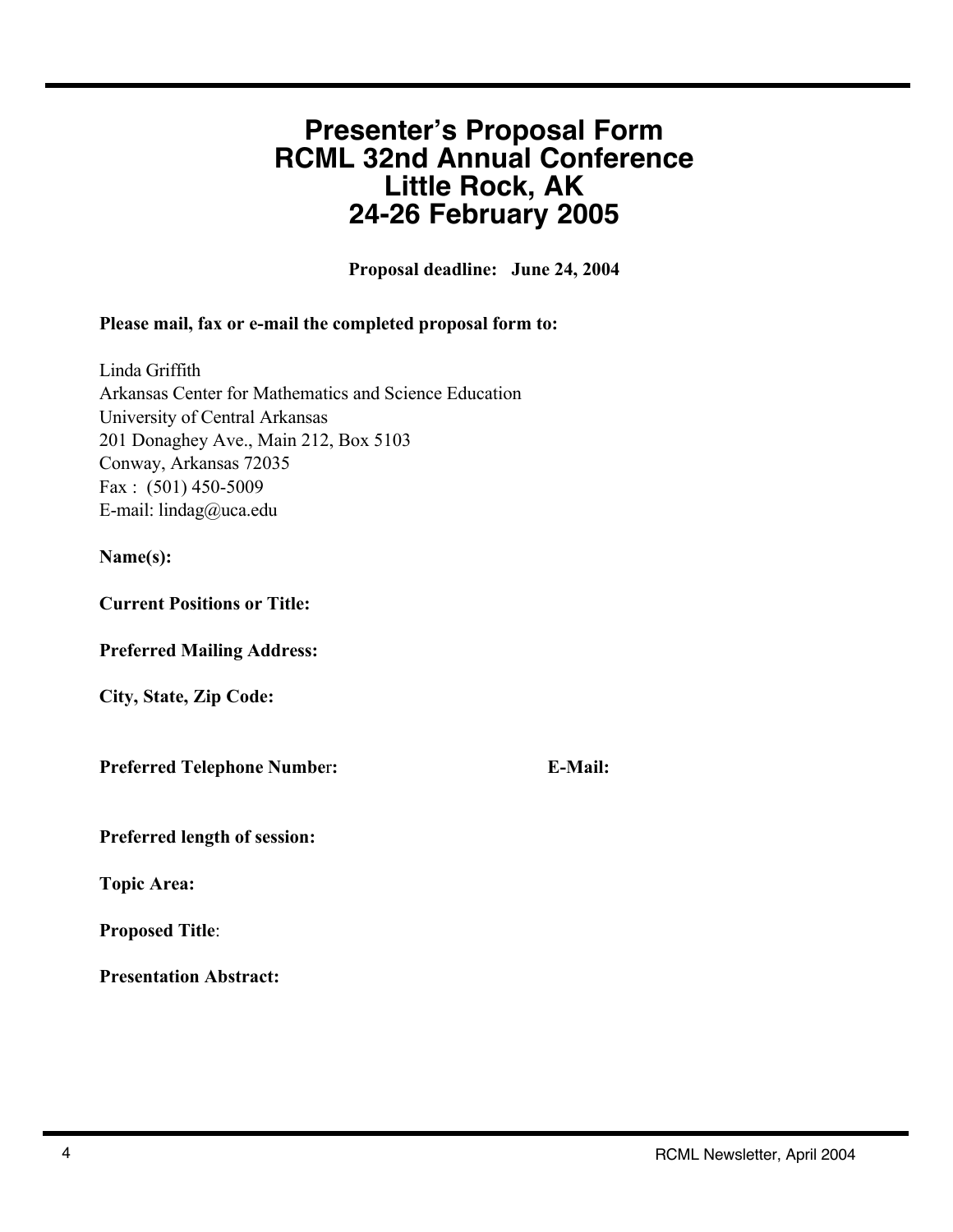### OKLAHOMA CITY -- THE AFTERMATH **Conference 2004 Report**

For those of who lived around the Oklahoma City area in 1995, the title of this article might bring back feelings of fear and anger. This article is not about a catastrophe, however, but about a wonderful gathering of highly accomplished and committed mathematics education researchers who came to share with and learn from each other. The 2004 RCML conference was a huge success.

To get conversations started, we began on Thursday at 3:00 with three birds-of-a-feather discussion groups. Topics of the "BOFs" were: technology and mathematics education, teacher education issues and concerns, and mathematics learning assessment. After the BOFs we had four thematic roundtables that extended these conversations. During the reception, Cherokee Story Teller Rocky Robbins engaged participants in the native tradition of storytelling. After the reception of light hors d'oeuvres, groups met to go to dinner at Brick Town within walking distance of the hotel.

On Friday, there were 39 individual paper sessions. Friday lunch was the business meeting. Keeping within our theme of M(athematics) E(ducation): Then, Now and the Future, Bill Speer brought a fun "History of RCML" quiz that was distributed at lunch. The answers were read on Saturday during the Wilson Lecture. The winning team received an RCML 2004 conference paper weight.

In addition to the many excellent sessions on Friday, we had a special afternoon symposium session coordinated by Anne Reynolds that included many of Grayson Wheatley's former doctoral students. They provided a retrospective of problem centered learning, a perspective on Dr. Wheatley's impact on mathematics education research, and an articulation of their own research. Also on Friday, prior to the symposium, was a special demonstration session by the Santa Fe South High School Robotics Club. The students were participating in this year's Botball competition, to be held the following day. They brought autonomous robots they had build and described the mathematics and team activities they were using. This session was also in anticipation of the Wilson Lecture on Saturday.

Friday evening dinner included Dr. Wheatley's keynote address. Then approximately 40 individuals traveled by van and car to Guthrie, OK to the "Doublestop Fiddle Shop and Music Hall" to hear the Byron Berline bluegrass band.

On Saturday, we had twenty-one individual paper presentations in three different session time slots starting at 8:30 a.m. At 11:30 was the Wilson Lecture given by Cathryne Stein, the Executive Director of the KISS Institute for Practical Robotics. She presented the history of the KISS Institute and the Botball competition, then demonstrated some of the robots.

Overall, we had 103 speakers (13 who did not attend) in 69 sessions in addition to the keynote address and Wilson Lecture. Seventy-seven full registrations, 12 graduate student registrations, and eight one-day registrations reflect the success of all of you to get the word out and recruit some outstanding participants for the conference. Expenses for the conference were: \$11,783.51. Income for the conference, including for the Byron Berline event, was \$12,080.00 for a net profit of \$296.49.

My thanks to everyone involved in making this conference a success. My special thanks go to the behindthe-scenes graduate students who worked so hard for many months to make this event happen: Kerri Richardson, Lianfang Lu, Sam Mrayyan, and Vicki Flournoy. They represent for all of us the future of this organization.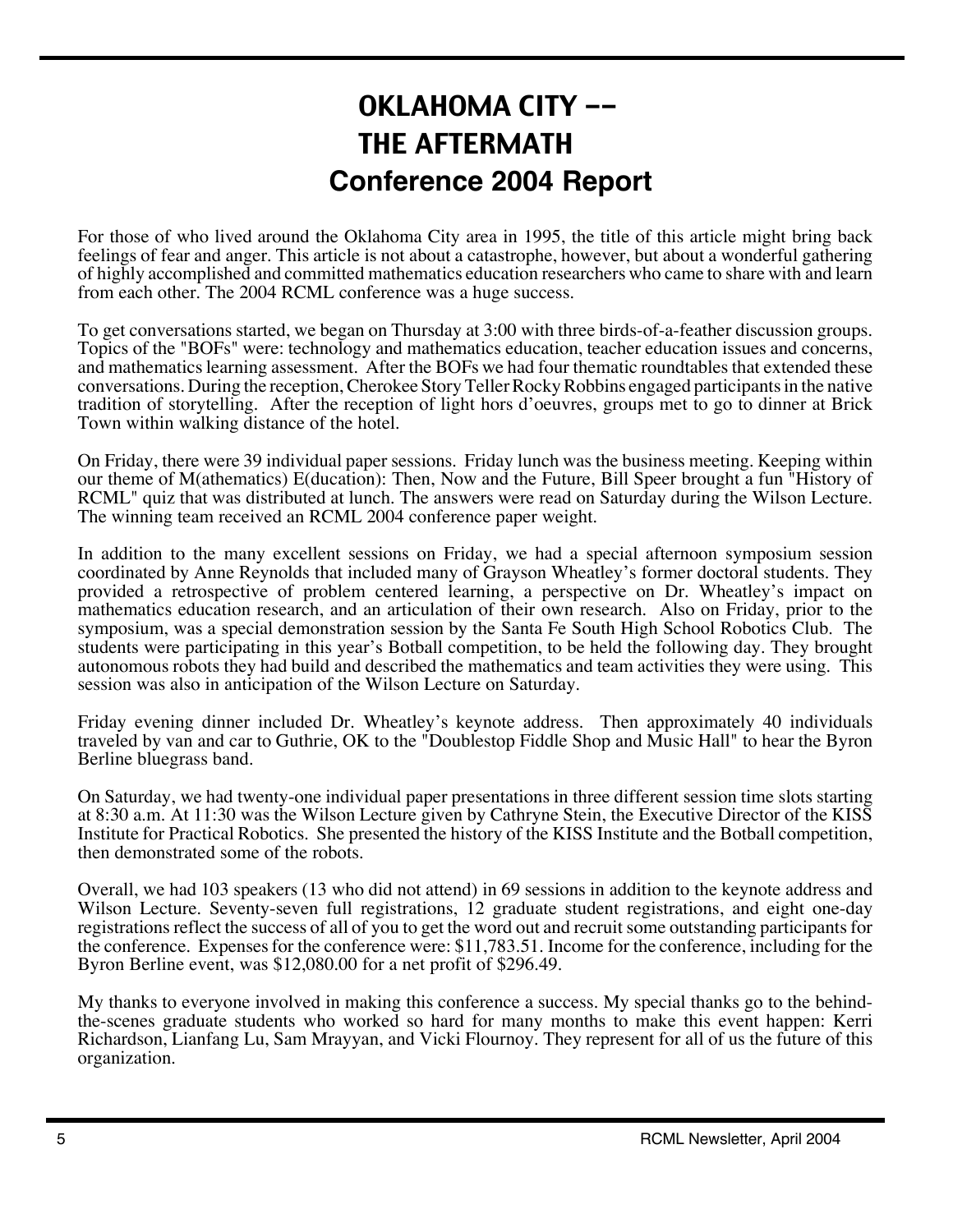### **RCML ANNUAL MEETING MINUTES**

President Sheryl Maxwell called the meeting to order at 12:20 p.m. The meeting was held in the Grand Pavilion at the Westin Hotel in Oklahoma City. Sheryl Maxwell welcomed both old and new members.

#### Item 1: Approval of minutes for last year's meeting

Secretary Sue Brown announced that RCML informed members of the minutes in three ways. First, they are published in *Intersection Points* in the April issue, second they are included on the RCML Web site. And finally, they are posted at the Annual Conference in the registration area. She asked if there were any questions on the minutes. There were none. Jayne Fleener called for approval of the minutes. Azita Manouchehri seconded the motion. The motion passed unanimously.

#### Item 2: Treasurer's Report

Jayne Fleener presented the Profit and Loss report for January through December 2003. RCML had approximately \$3,500 in income generated by membership and approximately \$10,000 in income generated by conference registration. Expenses incurred during the calendar year 2003 for the 2003 conference, *Focus*, office supplies, plaques, postage, printing, and web master honorarium totaled approximately \$8,000. When income generated by interest and back service charges were included, the net result was approximately \$14,000 of income during calendar year 2003. Dixie Metheny moved that the treasurer's report be accepted and David Davison seconded the motion. The motion passed unanimously.

#### Item 3: Past President's Report

Past President Ginny Usnick introduced the officers elected for 2004-2006: Vice President for Conferences - David Davison, Treasurer - Winifred Mallalm, Conference Committee - Robert Mann and Sally Robison, President Elect - Bea Babbitt.

#### Item 4: President's Report

Sheryl Maxwell announced that at future conferences, speakers would be expected to register for the conference. If they do not register, they will be dropped from the program. She also announced that the board was in the process of revising the duties of the officers with by-laws being assessed.

#### Item 5: Vice President for Conferences Report

Kay Wohlhuter reported the following: Kay thanked Jayne Fleener and Anne Reynolds for organizing the 2004 Conference. Jayne asked the members to complete the conference evaluation report. Jayne thanked the following OU graduate students for their work with the conference: Lianfang Lu, Vicki Flournoy, Kerri Richardson, and Sam Mrryan. She also recognized van drivers Carlos Rodriguez and Marco Columbus. She reminded members to attend the Botball exhibition and the dinner Friday night.

Jayne also announced awards that were initiated at this years meeting: Most Outstanding Young Career Research, Most Outstanding Empirical Research, and Most Outstanding Historical/Theoretical Research. She recognized the following: Outstanding Young Career Research - George Abshire, Outstanding Empirical Research - Kristine Montis.

(continued on page 7)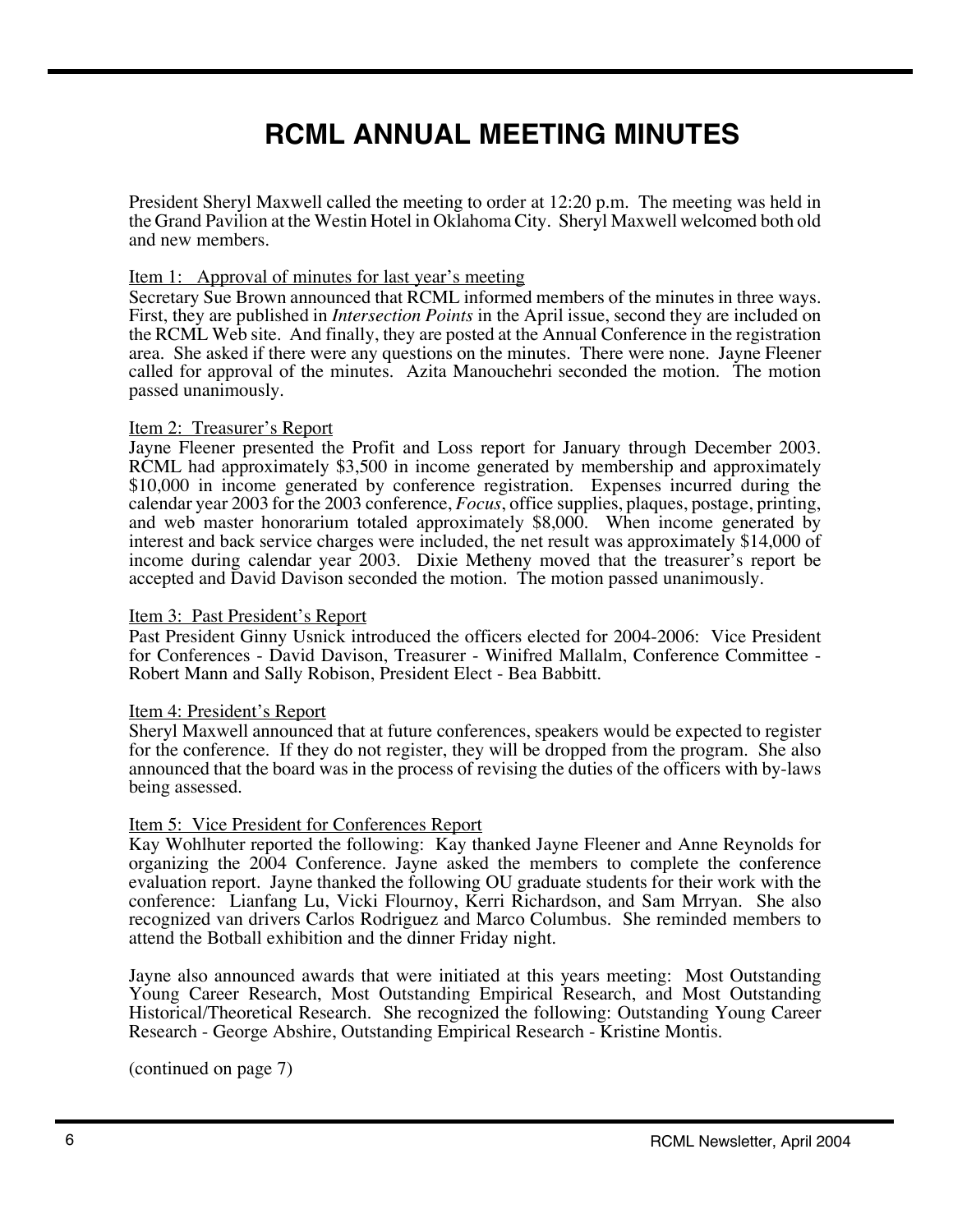RCML 2004 Annual Meeting Minutes (continued from page 6)

Kay introduced the members of the Conference Committee: Mary Enderson, Sandy Johnson, Robert Mann, Michael Naylor, Carolyn Pinchback, and Sally Robison. She also announced that the 2005 RCML Conference would be held in Little Rock Arkansas and introduced Carolyn Pinchback and Donna Foss. They reported they were happy to host the conference in Little Rock and a shuttle would be available from the airport to the hotel. Kay asked anyone interested in hosting a future conference to contact David Davison. She also announced Winifred Mallam and Roland Pourdavood were going off the Conference Committee; she presented a certificate of appreciation to Winifred.

#### Item 6: Vice President for Publications

Alan Zollman announced members should have received the summer 2003 *Focus* within the last two weeks. RCML has had problems with the publisher of *Focus* (over many years), which resulted in the publication delay. *Focus* is three issues behind currently. The executive board will look into ways to get caught up. The description on the inside cover of *Focus* has been changed to indicate the correct editor, Jean Schmittau. If anyone is having problems with *Focus,* they were asked to contact Alan. Also, the RCML Web site is updated on a frequent basis and members were asked to contact Alan if they have ideas for the web site.

Dan Brahier announced that three issues of the newsletter *Intersection Points* were mailed in 2003. This was accomplished at a lower cost than in the past since more information is published on the web site. Dan thanked: Roland Pourdavood for his work with membership, Rama Menon for writing "Musings", his office staff for their assistance, and Ryan Speer for maintaining the Web site. Dan announced that currently the newsletter is available both electronically and as a hard copy via US mail. He also announced that as of December 2003, RCML had 174 members, 22 do not have email addresses, and 14 newsletters were undeliverable to the email address in the database. He also reported that some organizations, such as SSMA, were distributing newsletters in electronic form only.

#### Item 7: Old Business

Sheryl asked the members of the 2003-2004 board to stand. She then asked the members of the 2004-2005 board to stand. She presented gifts to the following outgoing officers: Ginny Usnick - Outgoing President, Kay Wohlhuter - President for Conferences, Jayne Fleener – Treasurer.

#### Item 8: New Business

Bea Babbitt announced RCML is looking for officers for 2005-2006 and nomination forms are available on each table. The following are the positions available: Vice President for Publications, Secretary, Conference Committee – two positions.

There was no further new business and President Sheryl Maxwell closed the meeting at 1:10 p.m. Submitted 1 March 2004 by Sue Brown.